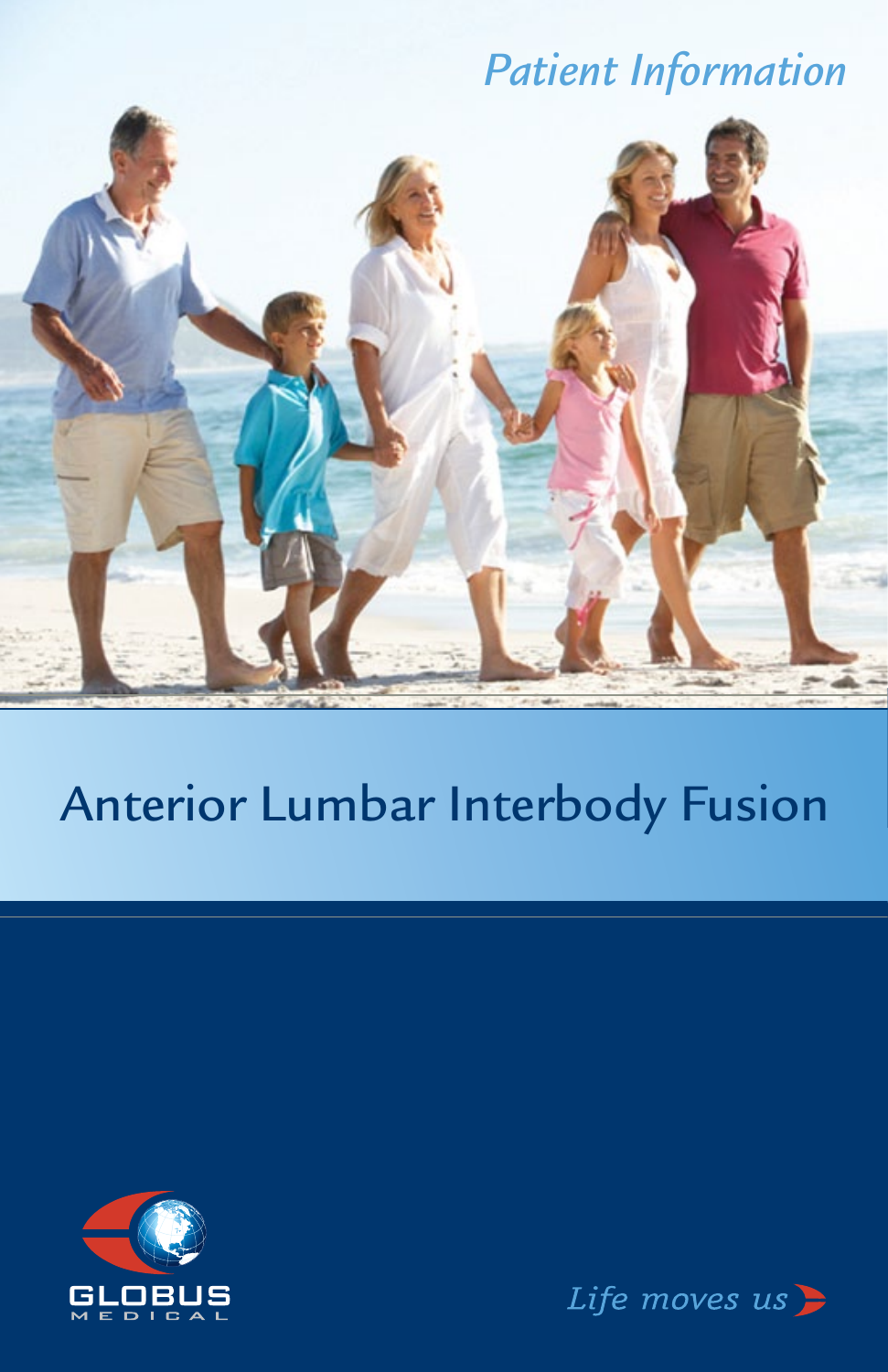# Table of Contents

| Anatomy of the Spine                                       | $\mathbf{2}^{\prime}$ |
|------------------------------------------------------------|-----------------------|
| The Healthy Spine                                          | 3                     |
| <b>General Treatment Options</b>                           | $\overline{4}$        |
| General Conditions of the Lumbar Spine                     | 5                     |
| What is Spondylolisthesis?                                 | 6                     |
| What is an Anterior Lumbar Interbody Fusion?               | 7.                    |
| What Should Patients Expect During Recovery?               | 8                     |
| Contraindications, Complications, Warnings and Precautions | 9                     |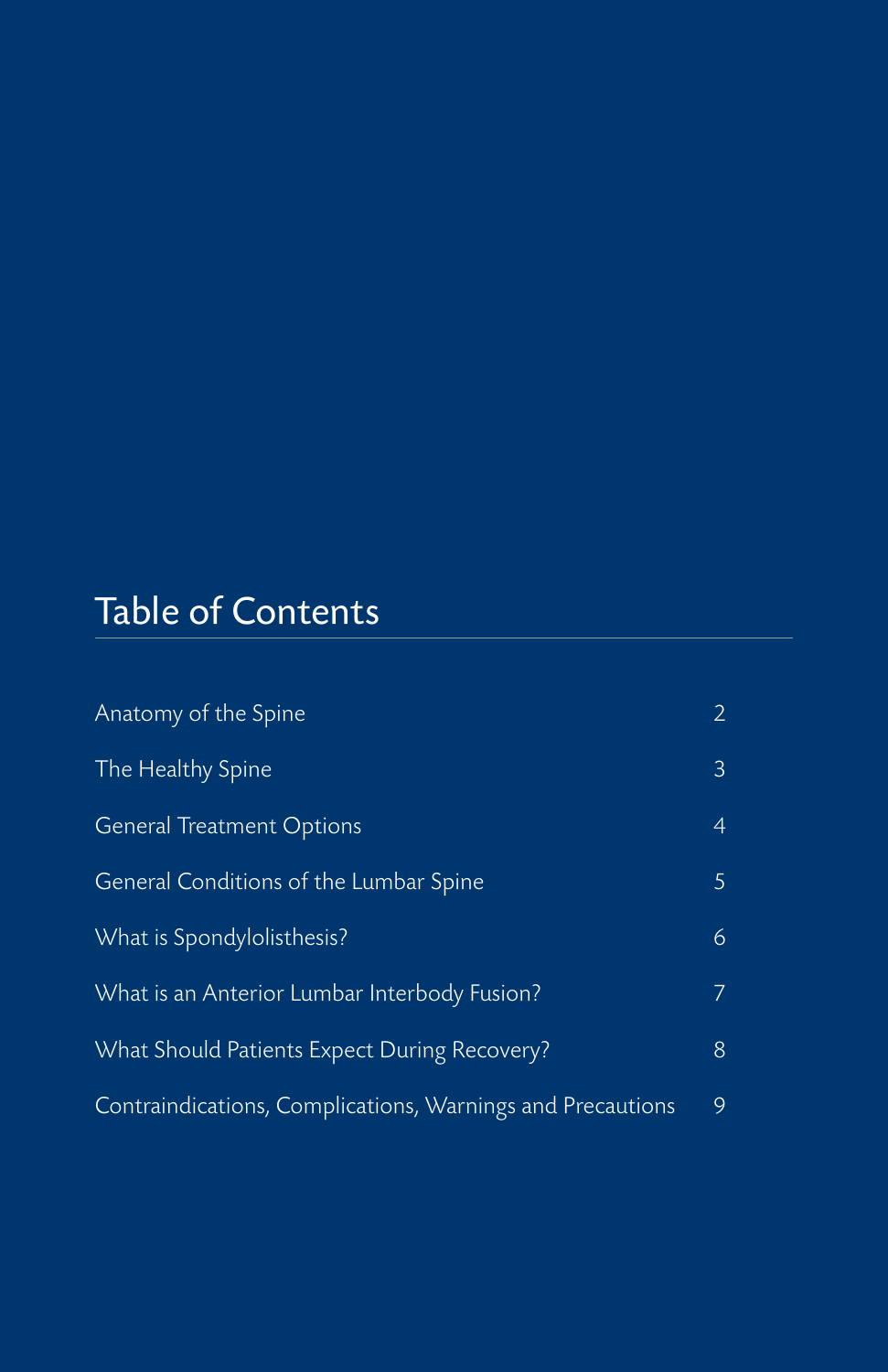

# Anterior Lumbar Interbody Fusion

# Patient Information

This brochure will help you understand more about:

- General conditions of the spine
- Information about surgical treatment
- Anterior Lumbar Interbody Fusion (ALIF)
- What to expect from surgery

*The decision to receive medical treatment is individual to the patient and the patient's symptoms. The information presented within this brochure may not apply to your condition, treatment or its outcome, as surgical techniques vary and complications may occur. It is important to discuss the viability of this procedure with your physician to decide whether this treatment option is right for you.*

*This brochure is intended to be an educational resource only and is not meant to be a warranty, or to replace a conversation between a patient and their physician or member of their health care team. Please consult your physician for a complete list of indications, contraindications, warnings, precautions, clinical results and other important medical information that pertains to this procedure.*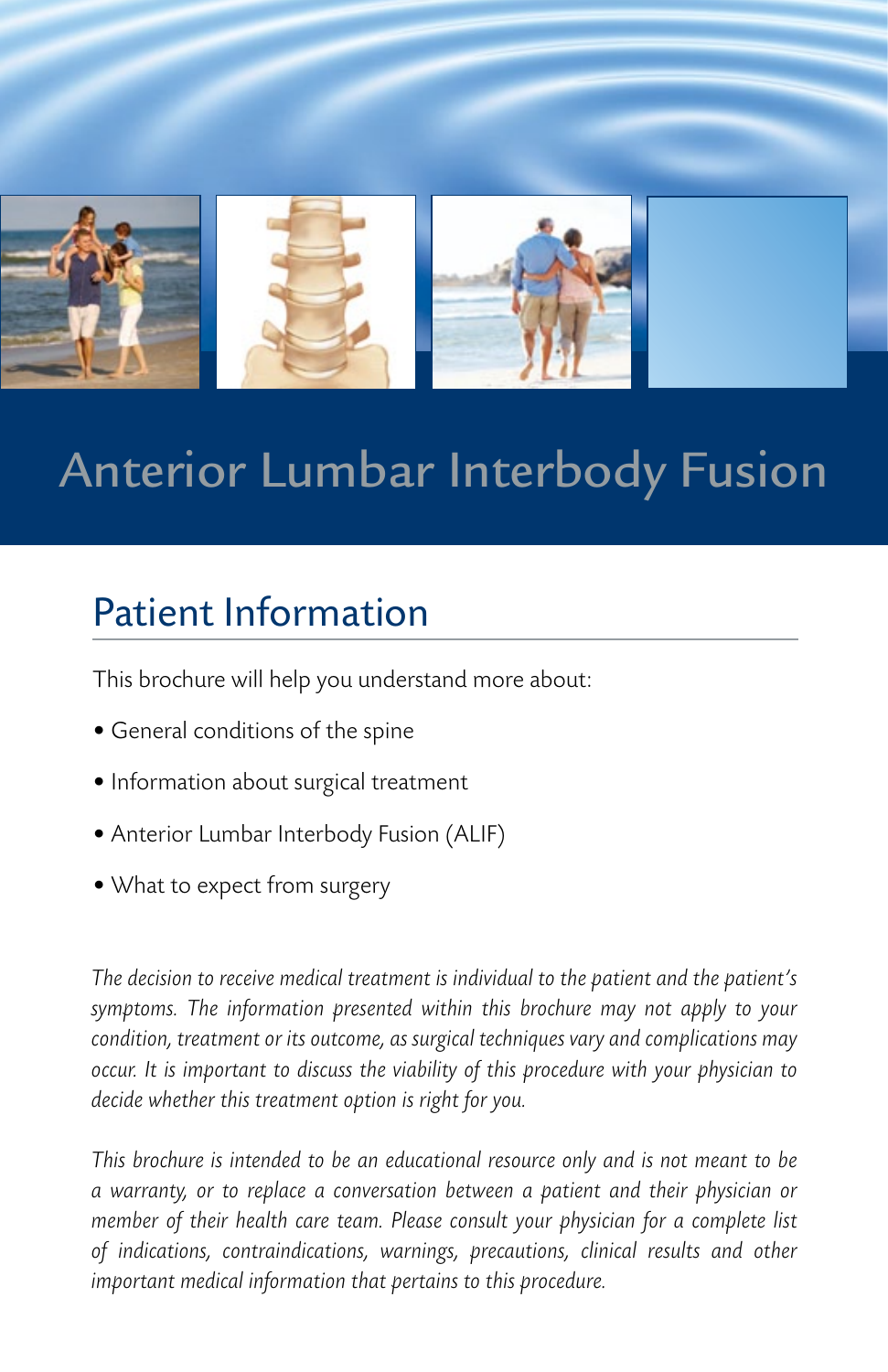# Anatomy of the Spine

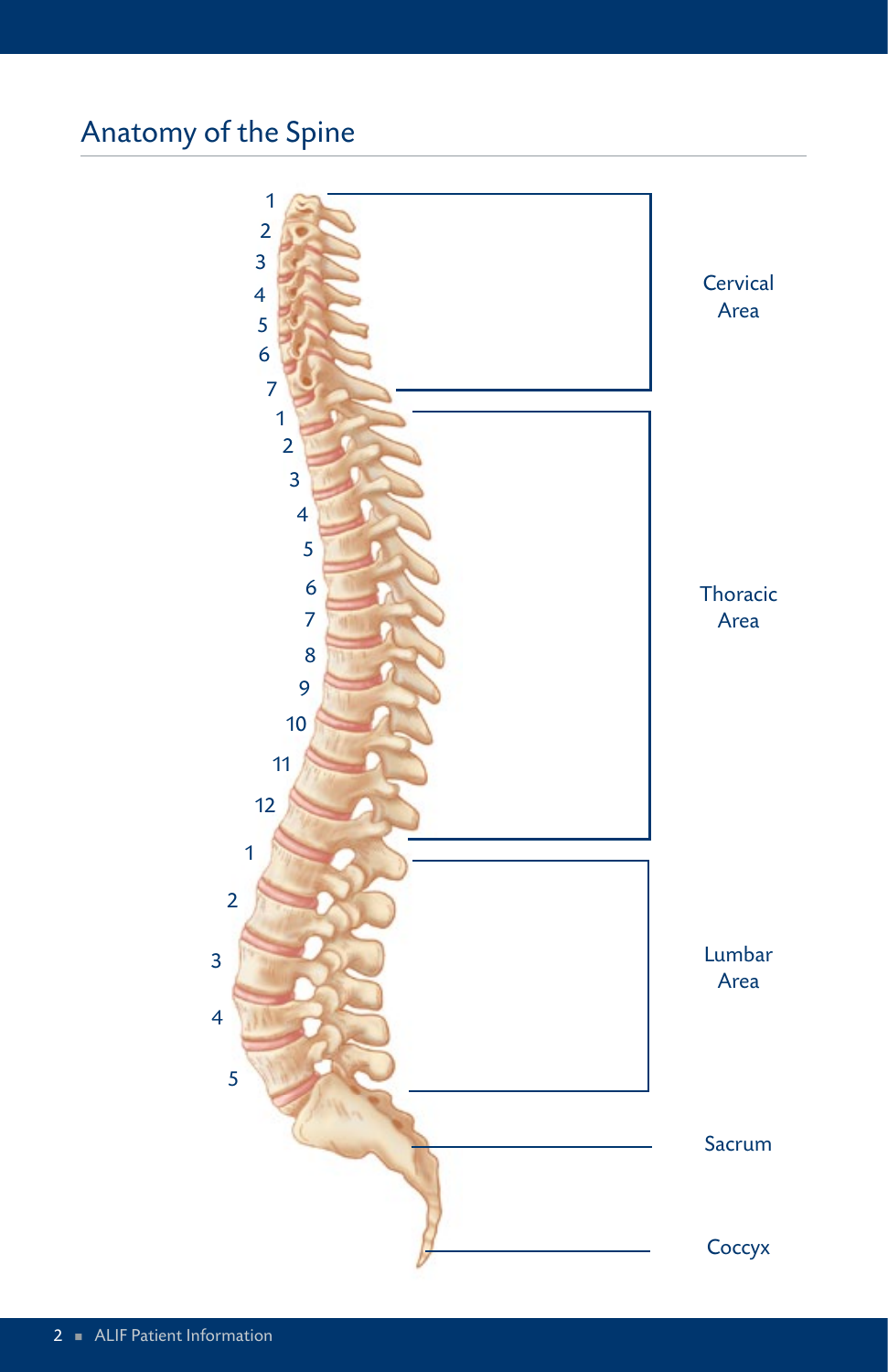## The Healthy Spine

The spine is one of the most important structures in the human body. It supports much of the body's weight and protects the spinal cord, which carries information from the brain to the rest of the body. The spine is strong but flexible, allowing for a wide range of movements.

The spine is made up of vertebrae and is divided into three main sections:

- Cervical (7 vertebrae)
- Thoracic (12 vertebrae)
- Lumbar (5 vertebrae)

Below the lumbar spine is the sacrum, which is comprised of five fused vertebrae. At the end of the spine is the coccyx, or the tailbone.

The vertebrae bear the weight of the upper body and provide points of attachment for muscles and ligaments. They also protect the spinal canal and provide exit points for spinal nerves.

Individual vertebrae are separated by intervertebral discs, which act as cushions or shock absorbers between the vertebral bodies.

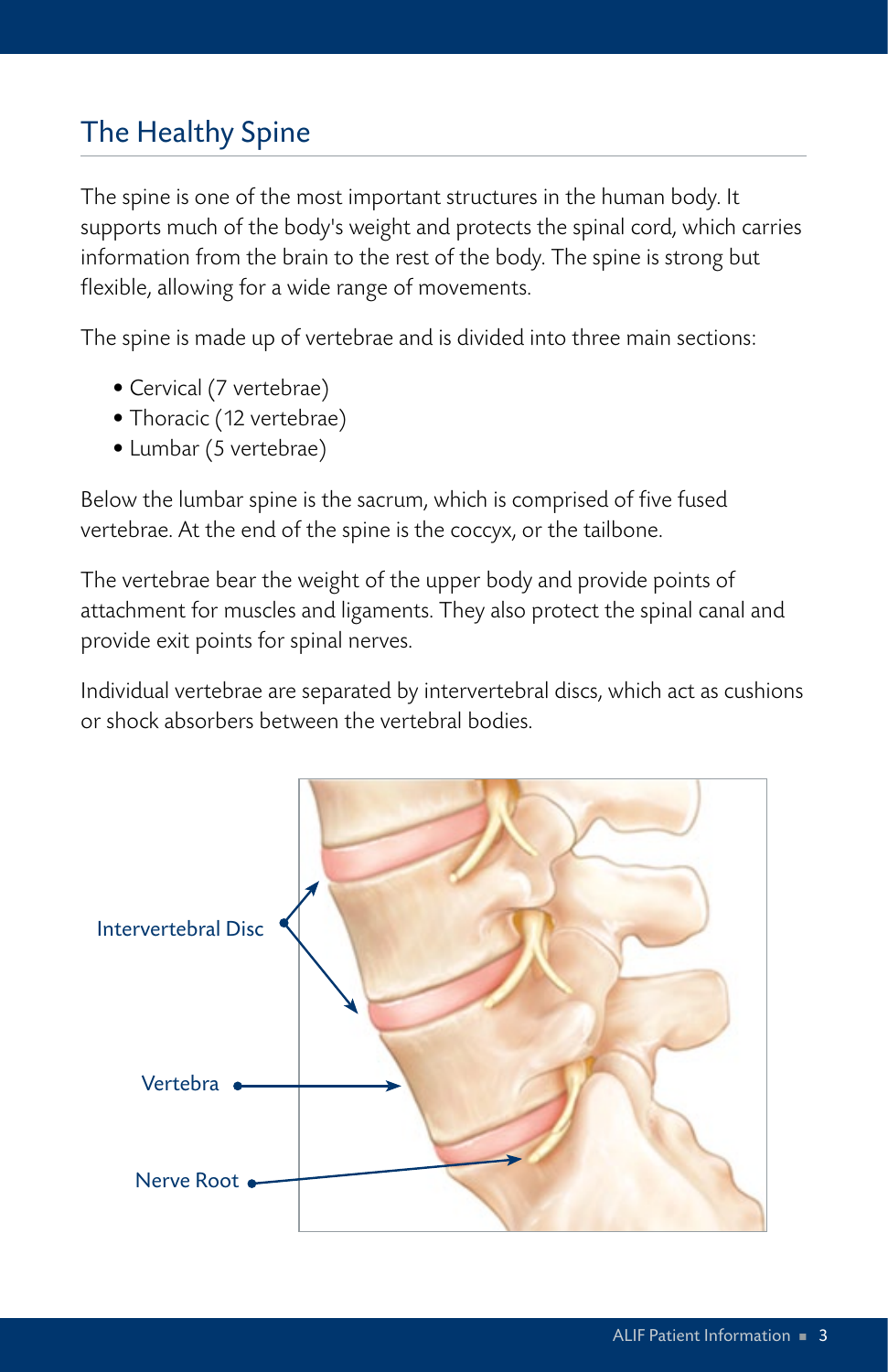## General Treatment Options

Symptoms due to spinal instability may be treated with non-surgical methods for as long as possible. These treatments include rest, ice or heat, weight control, exercise, physical therapy, medication and steroid injections.

If these non-surgical treatments do not bring relief after a period of time, your doctor may recommend surgical treatments to take pressure off the nerves that are causing pain by restoring alignment of the spine and/or the space between the vertebrae.



Surgical treatment involves removal of the affected discs and fusion (joining of two bones together) of the vertebral segments. Spinal fusion is accomplished by bone growth between the vertebrae, helping to minimize motion in the area, which may help reduce pain.

Depending on certain factors, the surgeon may decide to fuse using an anterior approach, which means an incision in the abdomen, or a posterior approach, which means an incision in the back. Sometimes the surgeon may use a combination of these two approaches.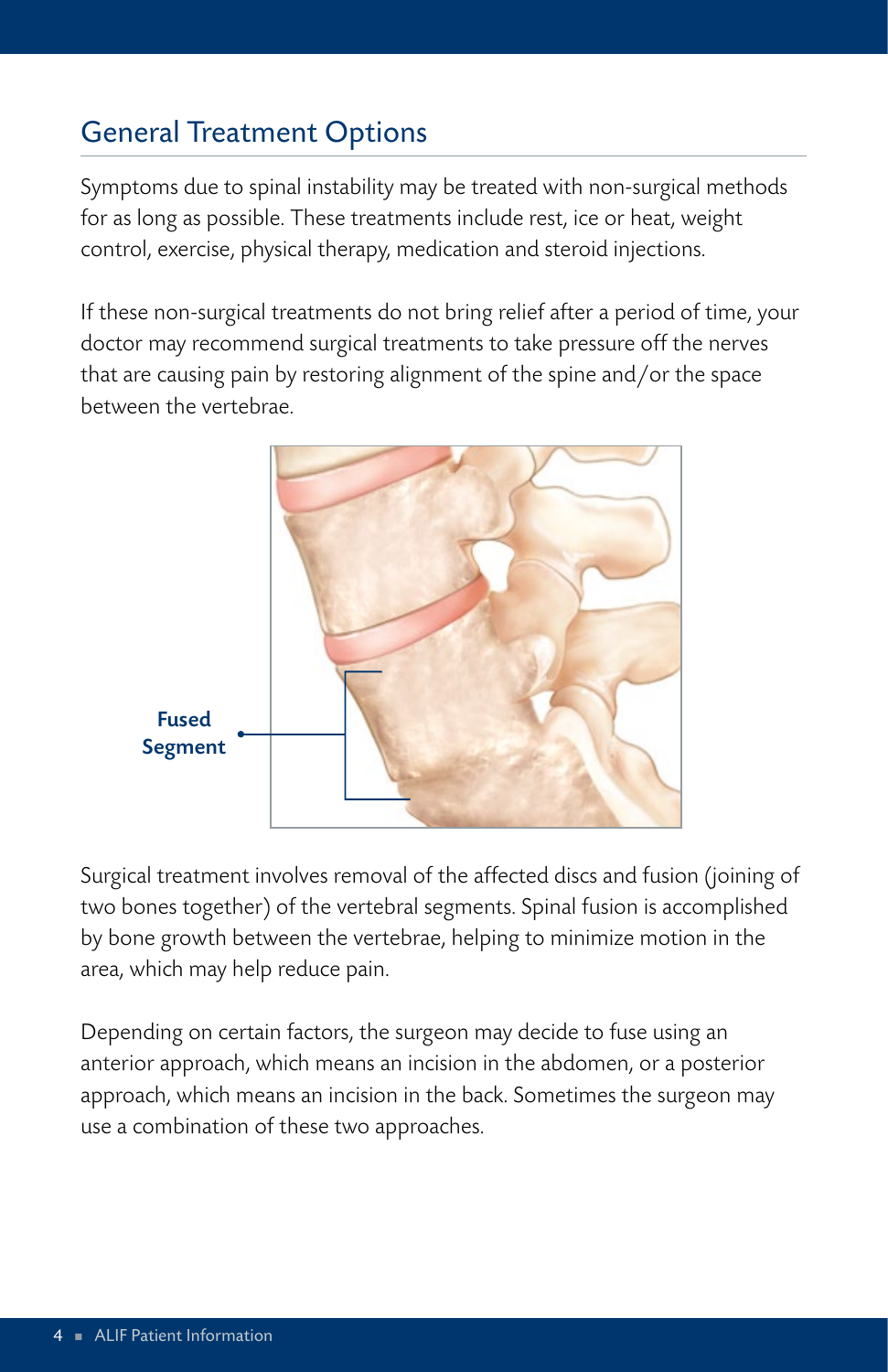#### General Conditions of the Lumbar Spine

#### What is Degenerative Disc Disease?

Degenerative changes in the spine may cause instability and pain in your back. Degenerative Disc Disease (DDD) involves the intervertebral disc and is part of the natural aging process. DDD can also result from torsional (twisting) injury to the lower back.

In the normal spine, your discs act as a cushion between vertebrae. Over time the discs can lose flexibility, elasticity and height. When this happens, they lose their shock absorbing characteristics and can lead to abnormal motion or alignment of the spine, which may result in pain.

Symptoms of DDD include pain or numbness in the back or legs. This pain may increase with activities that involve bending, twisting or sitting for extended periods of time.

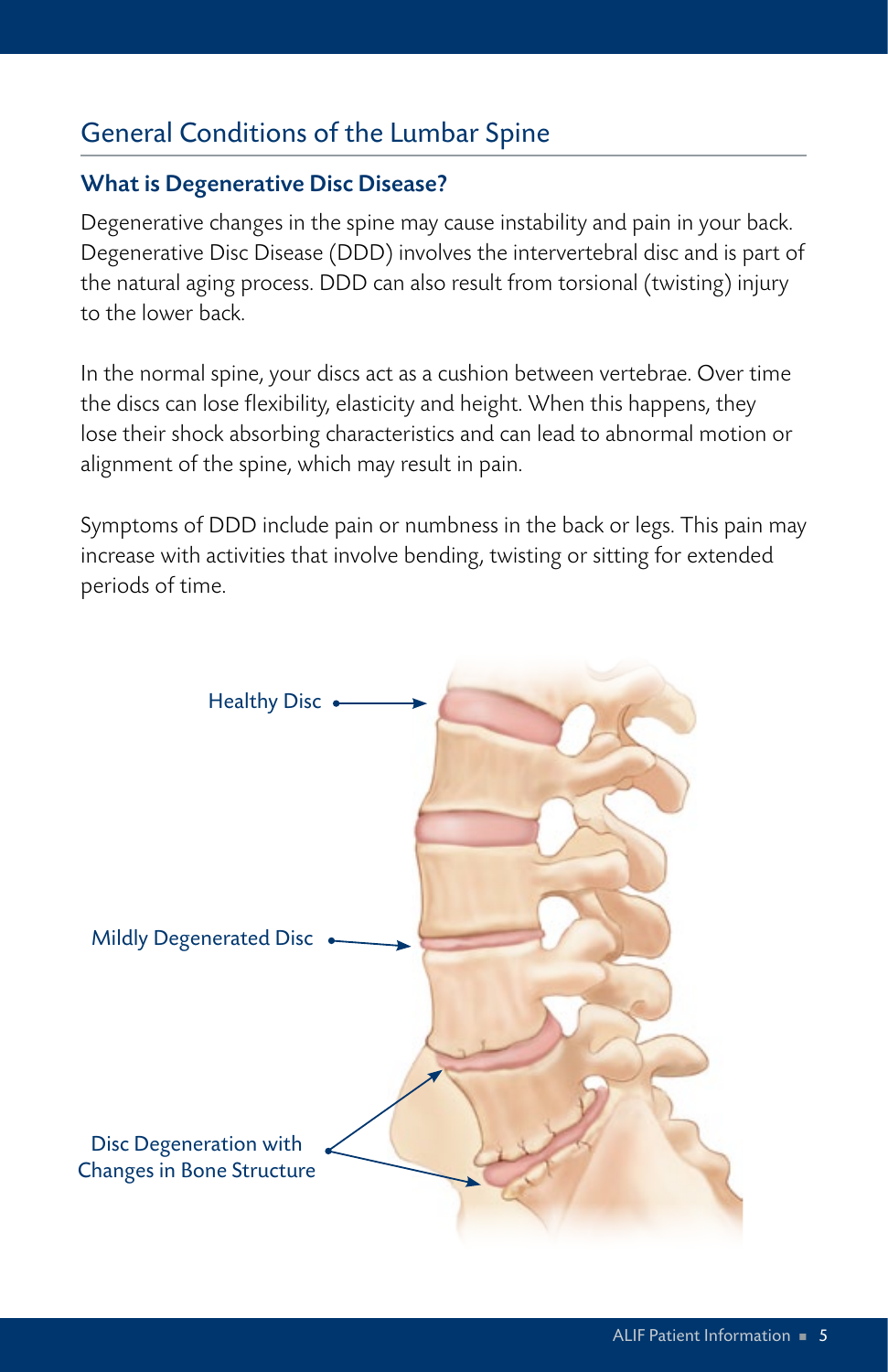## What is Spondylolisthesis?

Spondylolisthesis is a condition in which one of the vertebrae slips forward or backward. If left untreated, this can lead to deformity of the spine and narrowing of the spinal canal.

Typical symptoms include low back pain, muscle spasms, thigh or leg pain, and weakness. Interestingly, some patients are asymptomatic and only learn of the disorder after spinal X-rays.



Normal spine segment

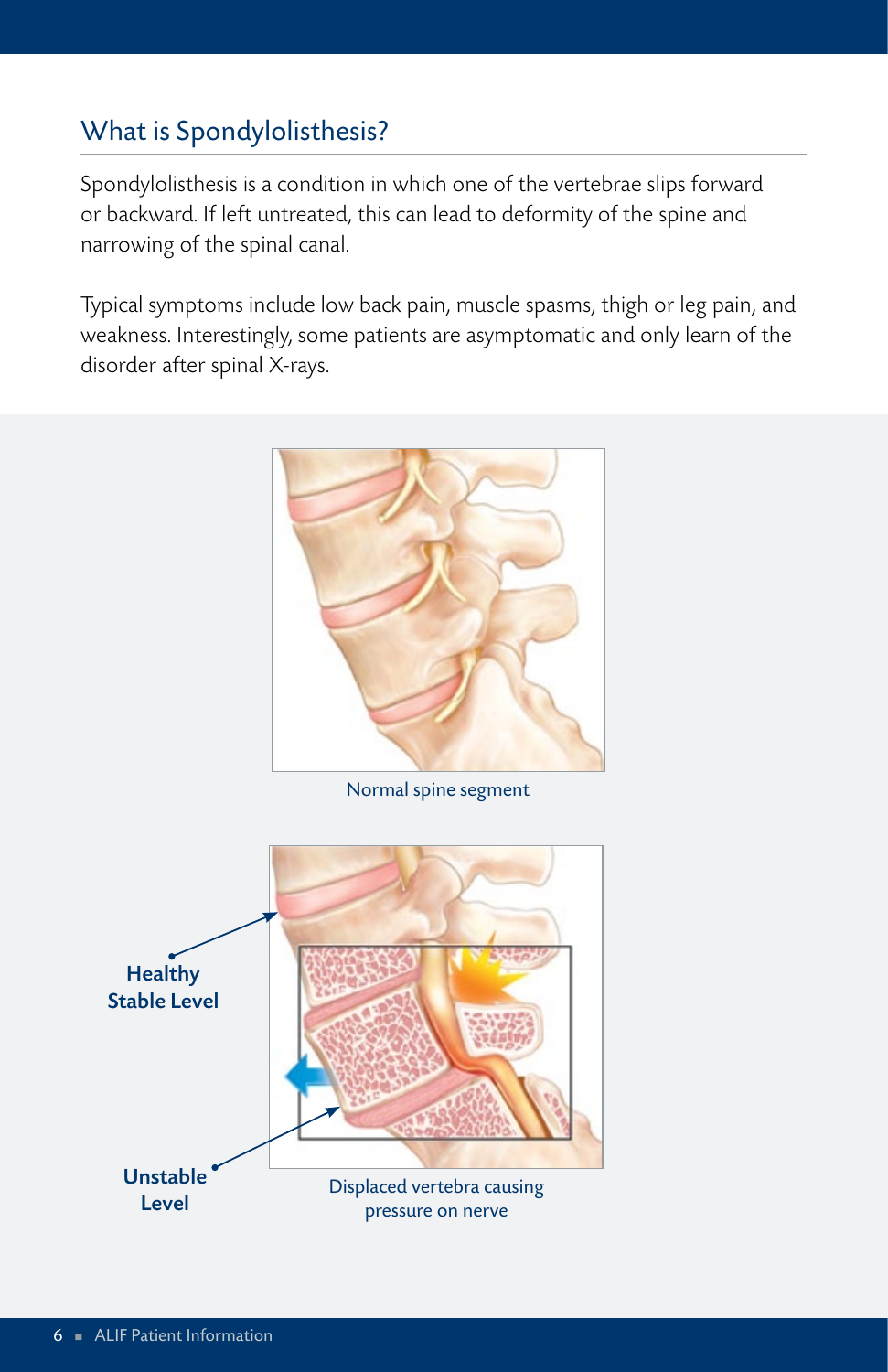## What is Anterior Lumbar Interbody Fusion (ALIF)?

The primary goal of this procedure is to relieve pressure on either the nerve roots or spinal cord and/or treat a painful disc. The unhealthy disc is removed, using surgical instruments.



An interbody fusion implant may be inserted to fill the vacant disc space. A plate and screws, or an integrated plate-spacer and screws, may be used to hold the vertebrae in place while fusion (bones growing together) occurs.



Synthetic Spacer with Lumbar Plate and Screws



Integrated Plate-Spacer with Screws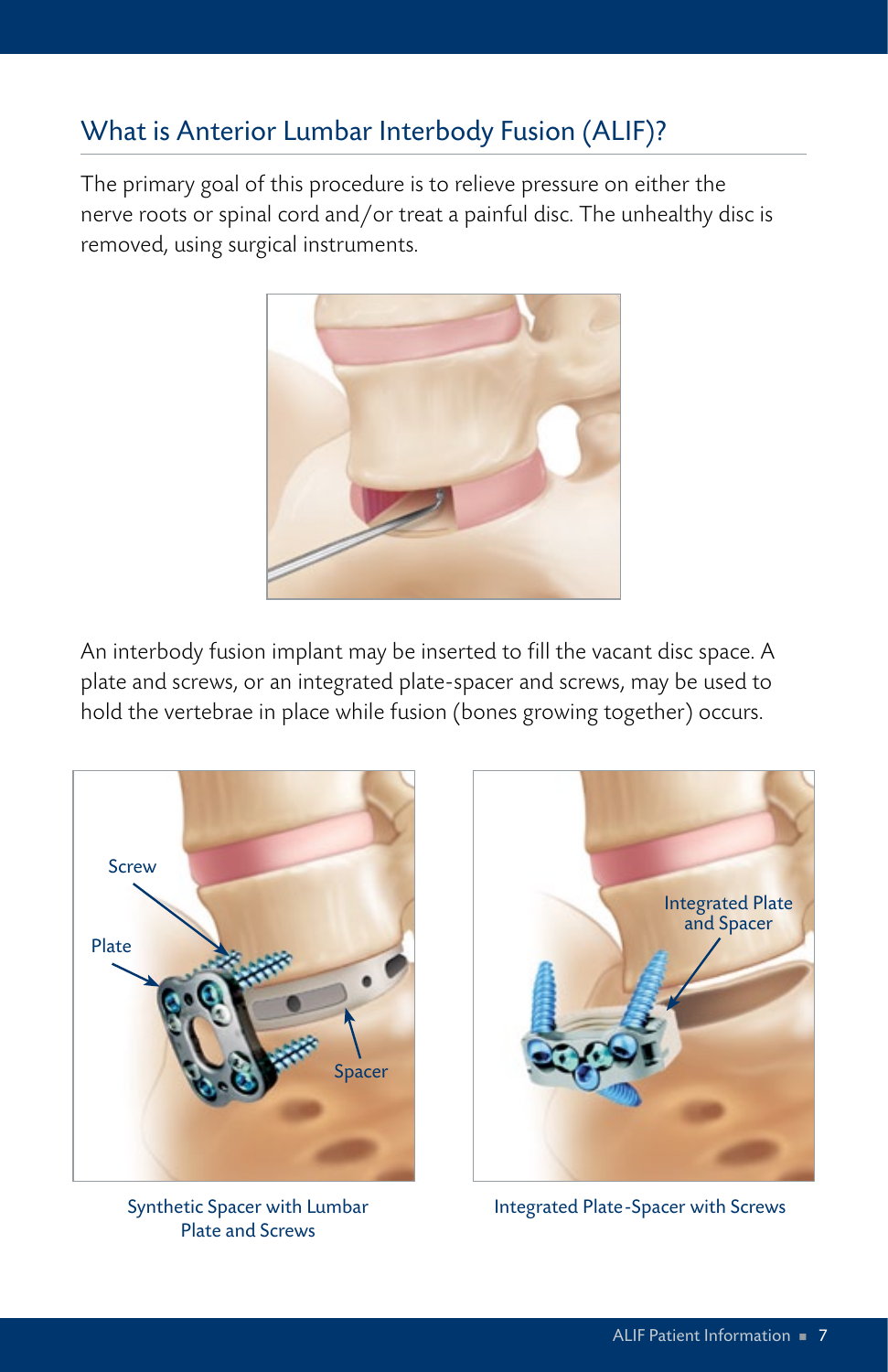

### What Should Patients Expect During Recovery?

Patients may notice improvement of some or all symptoms and pain from surgery may diminish between two to four weeks after surgery. However, recovery time varies between patients.

It is the surgeon's goal for the patient to return to normal activities as soon as possible. A positive attitude, reasonable expectations and compliance with post-surgery instructions all help to contribute to a satisfactory outcome.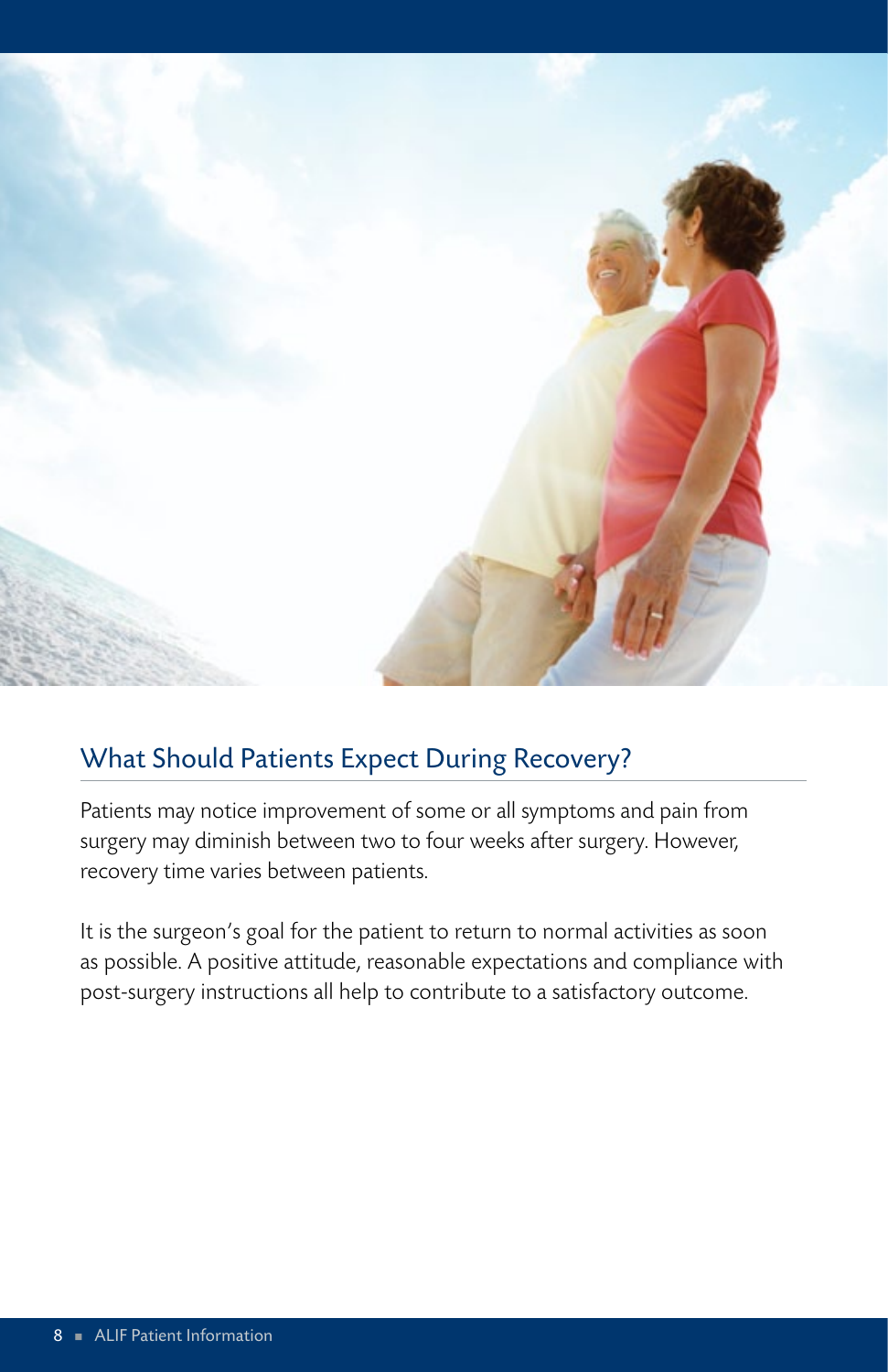#### Contraindications, Complications, Warnings, and Precautions

You may be contraindicated for this procedure if you have an infection, a congenital abnormality, are obese, pregnant, mentally ill, diabetic, suffer from rheumatoid arthritis, osteoporosis, or cancer.

As with any surgical procedure, complications may occur following the placement of this device. These can include but are not limited to early or late implant bending, breakage, failure, loosening, movement/migration, bone fracture, and allergic reaction to implant material.

Other general complications associated with any spinal surgical procedure include non-union or delayed union, pseudarthrosis, pain, second surgery, bleeding, early or late infection, spinal cord and/or nerve damage, incisional complication, scar formation, blood vessel damage, cardiovascular system compromise, respiratory problems, complications due to bone grafting, reactions to anesthesia, impotence, sexual dysfunction, paralysis, and death.

*This list does not include all possible contraindications, complications, warnings, or precautions. Please consult with your surgeon for additional information on this topic and how it applies to your particular medical condition.*